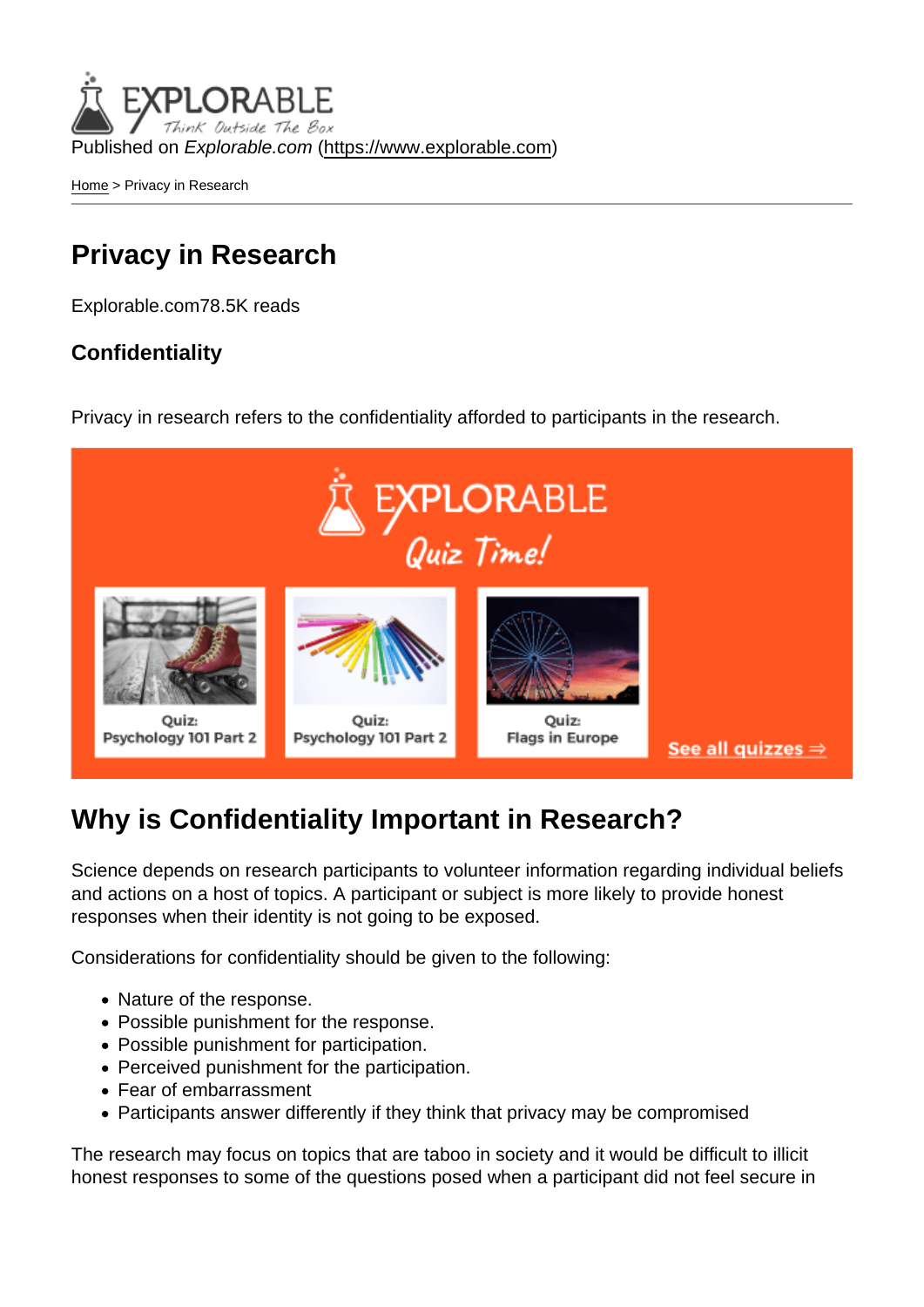knowing that their identity is protected.

There also maybe some personal liability involved depending on the topic of the study. If the study involved cheating on testing at the university they attended and a guarantee of anonymity could not be provided, the likelihood of honest answers being given would be very low, for fear of retaliation.

Bias in employment although illegal is very real, if confidentiality is not upheld and if the wrong information is passed around regarding a participant it could very well effect the ability of the participant to maintain employment and be employed in the future.

In addition there are other negative responses that a participant may face if the research is on an unpopular topic, or a controversial issue. If the group involved in the research all works for the same organization and the study is to determine the employer's unethical practices, participants if not kept confidential could suffer great consequences for their responses.

In some cultures a subject's participation alone could result in public punishment, being excommunicated from the community or even death.

There may only be a perception of punishment for participation if confidentiality is not guaranteed. The perception alone will keep potential subjects from participating in the research, and will also prevent honest answers.

Research is never meant to punish anyone, it's only goal should be greater knowledge and understanding working toward a positive goal.

Privacy matters should be addressed from the inception of the research to the publication of the results. There should be safety nets put in place to guarantee confidentiality. The only amount of personal data that should be collected for the research is the minimal amount needed to insure a proper sampling of the population. Personal identifiable information should not be collected nor maintained unless absolutely necessary. Research staff should be properly trained in procedure to maintain confidentiality.

# Informed Consent

[Informed consent](https://www.explorable.com/informed-consent-policy)  $_{[1]}$  is required in all studies and research using human participants. The consent to participate should clearly outline the purpose of the study and what the information gathered will be used for.

# When is Confidentiality not an Issue

Confidentiality is not an issue when observing large groups, where individual responses or actions are not considered or when participants' identifiable information is not involved. Even in cases where there are large groups being assessed it is up to the researcher to use good judgment in making decisions regarding what information should be shared.

# A Legal Breach

There is a sticky area when it comes to confidentiality. If a participant in a research event or a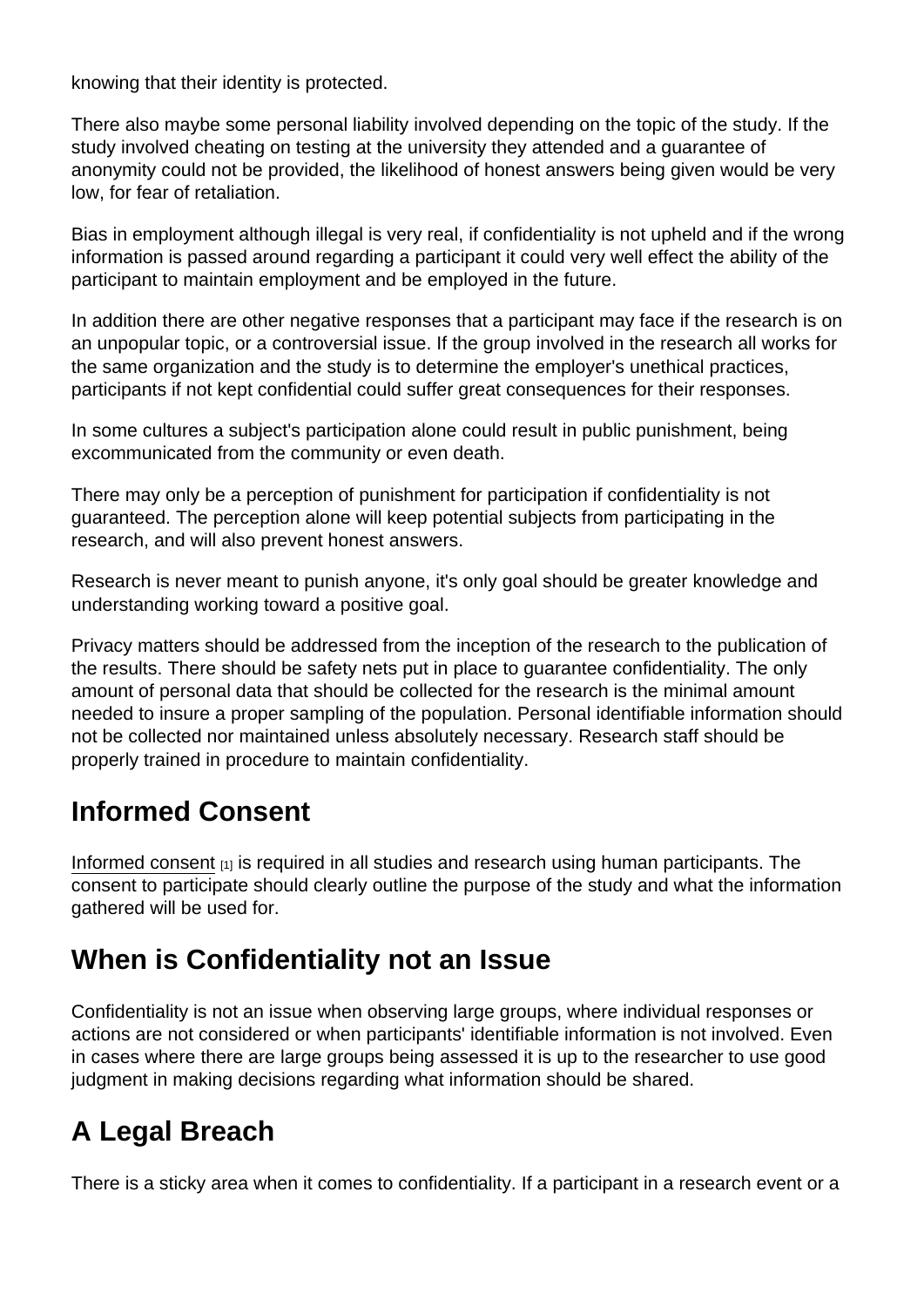study falls into any of the below categories than the researcher is legally compelled to report the participant.

- Risk of bodily harm if there is a potential that a violent act will occur against someone else or the participant at his/her own hand.
- Cases of child abuse sexual misconduct with a child, or there is imminent danger to a child that has been disclosed.
- Terrorism there is a terrorist act or plan in place that the participant has disclosed.
- There is a eminent threat to public health.

There is some ethical concern by being required to report someone in any of the categories above. Let us look at these few examples to review the ethical quandary.

#### **Sample A**

A study is being conducted looking at the effectiveness of a drug on depression. The participants are asked to record feelings of violence, suicide, anger and despair, both before they began taking the medication and after three weeks of being on the medication.

Each category is assigned a numerical value to display a range of feelings from very likely to least likely. The study is dependent on honest answers, the participants have been promised confidentiality.

If 30 of the 100 participants report that they feel more suicidal since taking the medication, is the researcher required to report all thirty of the participants?

#### **Sample B**

AIDS patients have been asked to participate in a study to gauge sexual habits since being diagnosed. 60% of the participants report that they have adjusted their sexual habits to include safe sex practices or abstinence, but 40% report that they still sometimes do not practice safe sex.

Should they be reported?

They are a definite threat to public health, but the study depends on honest answers, once that confidentiality has been breached it certainly will sour future participants from being honest. How can we ever gauge the effectiveness of programs and education within certain communities if participants have to fear potential criminal charges?

# **Should Science Be Required to Act As a Step in the Penal Process?**

### **A Real Life Story**

A woman in Florida is expecting baby number 3. She appears at a public health department for prenatal care and agrees to participate in a study for drug use and pregnancy.

She confesses that she has an addiction to cocaine (a known teratogen). She also answers yes to one of the questions asking if she would accept rehabilitative services if they were